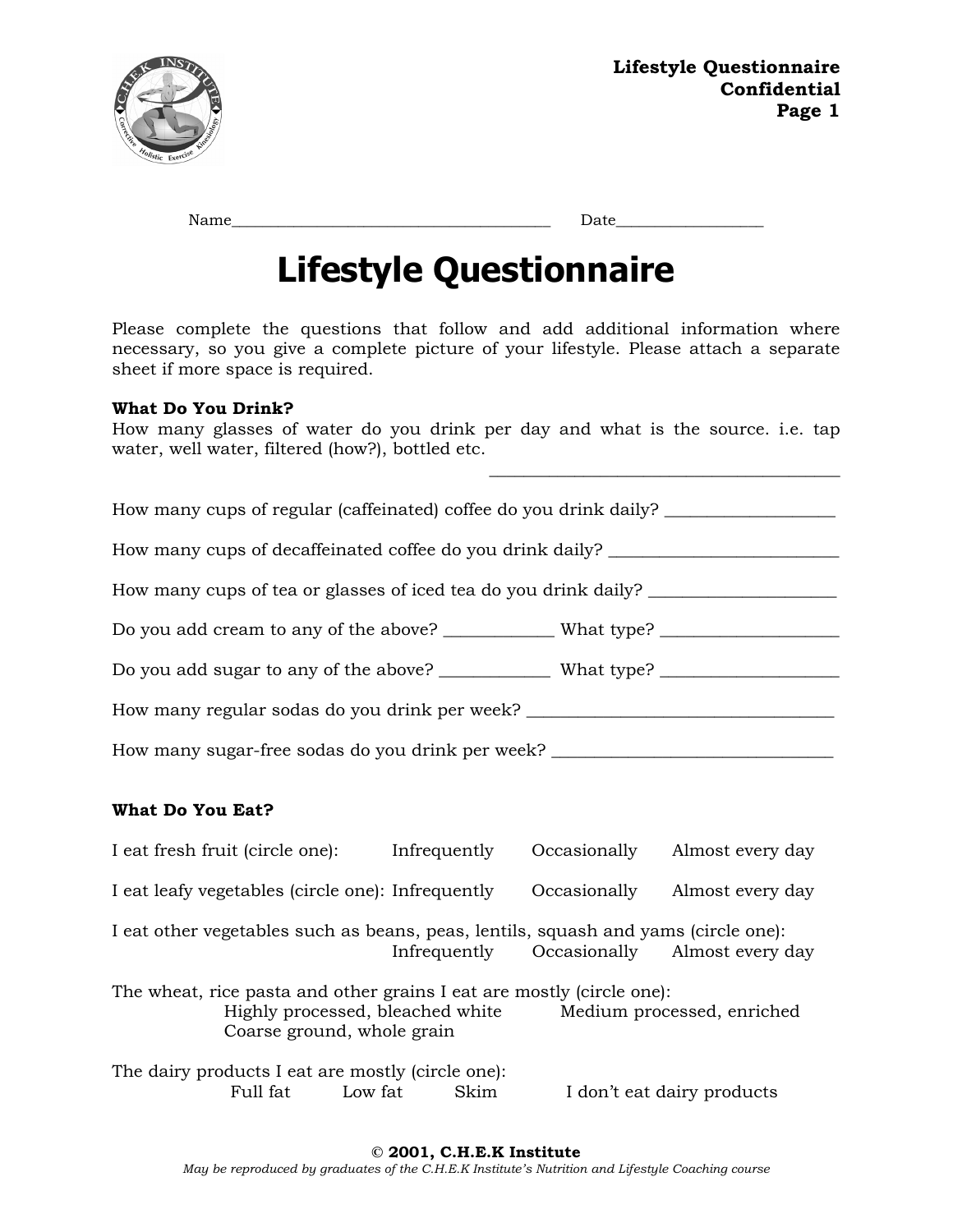

| The meats I eat are mainly (circle one):<br>High fat (hamburger, prime beef)<br>Lean fish, chicken and turkey without skin)                                        | Medium fat (lean beef, chicken with skin)<br>I don't eat meat |       |
|--------------------------------------------------------------------------------------------------------------------------------------------------------------------|---------------------------------------------------------------|-------|
| I eat fried foods, including most fast foods (circle one):<br>Often Occasionally                                                                                   | Seldom (once a week or less)                                  |       |
| Regarding fats such as butter, margarine, mayonnaise, salad dressings and oils (circle<br>one):                                                                    |                                                               |       |
| I seldom control my intake I occasionally watch the quality and quantity<br>I usually watch the quality and quantity                                               |                                                               |       |
| My intake of sugars, syrups, candy and soft drinks is (circle one):                                                                                                |                                                               |       |
|                                                                                                                                                                    | Frequent Occasional Infrequent                                |       |
| My intake of artificial sweeteners is (circle one): Frequent Occasional Infrequent                                                                                 |                                                               |       |
| At the table I salt my food (circle one):                                                                                                                          | Usually Occasionally Rarely                                   |       |
| I read package labels to minimize my intake of salt, fats, sugars, artificial sweeteners,<br>colors and preservatives (circle one): Cocasionally Seldom            |                                                               | Often |
| Do any foods seem to irritate you in some way? _________________________________                                                                                   |                                                               |       |
|                                                                                                                                                                    |                                                               |       |
|                                                                                                                                                                    |                                                               |       |
| Do you feel your diet is excessive in some respect? ____________________________                                                                                   |                                                               |       |
|                                                                                                                                                                    |                                                               |       |
|                                                                                                                                                                    |                                                               |       |
| Do you feel your diet is deficient in some respect? ____________________________                                                                                   |                                                               |       |
|                                                                                                                                                                    |                                                               |       |
| List any prescription medications you are presently taking; including the dosage and<br>frequency, condition they are for, and if the medication has been helpful: |                                                               |       |

\_\_\_\_\_\_\_\_\_\_\_\_\_\_\_\_\_\_\_\_\_\_\_\_\_\_\_\_\_\_\_\_\_\_\_\_\_\_\_\_\_\_\_\_\_\_\_\_\_\_\_\_\_\_\_\_\_\_\_\_\_\_\_\_\_\_\_\_\_\_\_\_\_\_\_\_\_\_\_\_\_\_\_\_\_ \_\_\_\_\_\_\_\_\_\_\_\_\_\_\_\_\_\_\_\_\_\_\_\_\_\_\_\_\_\_\_\_\_\_\_\_\_\_\_\_\_\_\_\_\_\_\_\_\_\_\_\_\_\_\_\_\_\_\_\_\_\_\_\_\_\_\_\_\_\_\_\_\_\_\_\_\_\_\_\_\_\_\_\_\_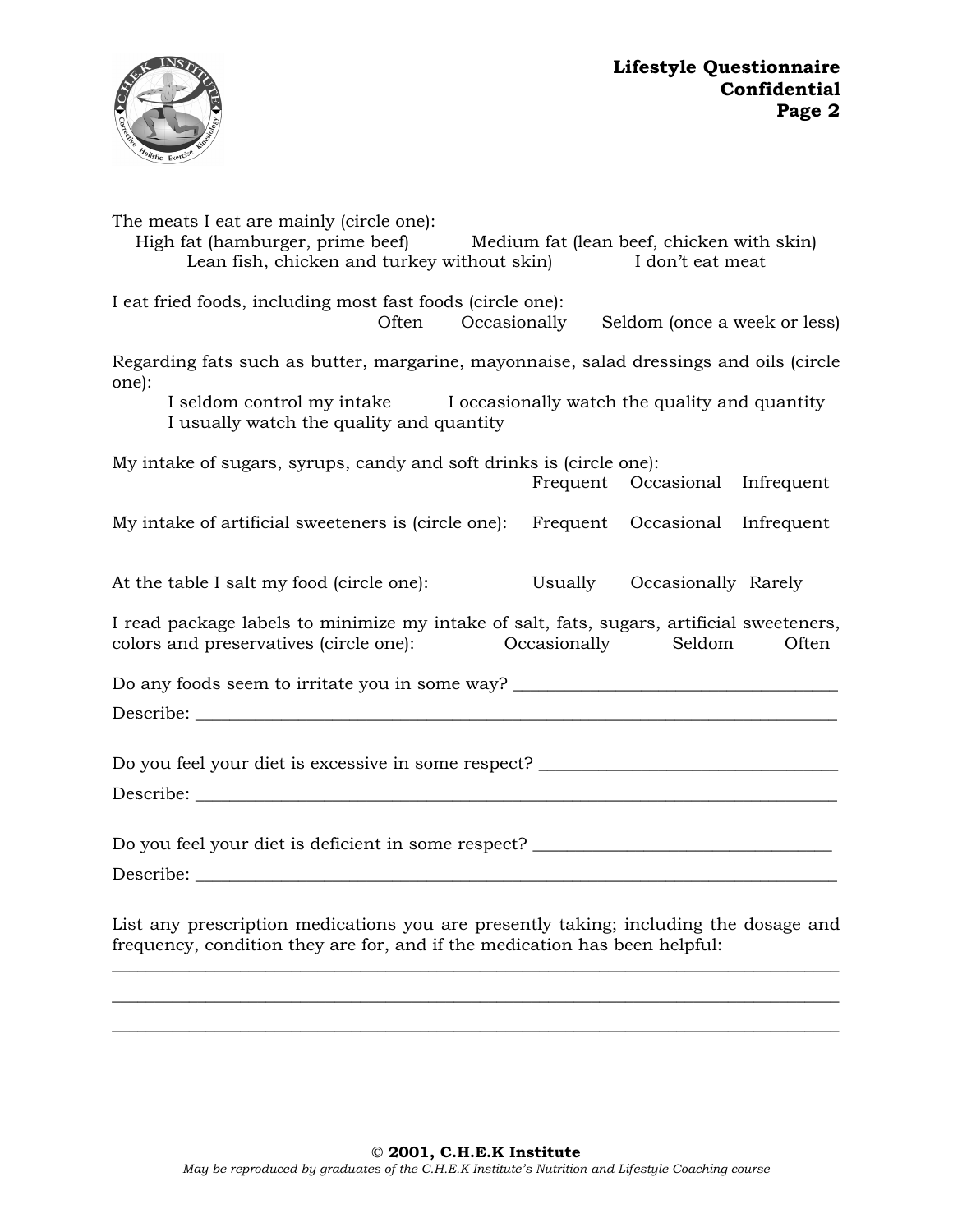**Lifestyle Questionnaire Confidential Page 3** 



List any over-the-counter medications you take on a regular basis. Include the dosage and frequency, condition they are for, and if the medication has been helpful: \_\_\_\_\_\_\_\_\_\_\_\_\_\_\_\_\_\_\_\_\_\_\_\_\_\_\_\_\_\_\_\_\_\_\_\_\_\_\_\_\_\_\_\_\_\_\_\_\_\_\_\_\_\_\_\_\_\_\_\_\_\_\_\_\_\_\_\_\_\_\_\_\_\_\_\_\_\_\_\_\_\_\_\_\_

 $\_$  , and the set of the set of the set of the set of the set of the set of the set of the set of the set of the set of the set of the set of the set of the set of the set of the set of the set of the set of the set of th \_\_\_\_\_\_\_\_\_\_\_\_\_\_\_\_\_\_\_\_\_\_\_\_\_\_\_\_\_\_\_\_\_\_\_\_\_\_\_\_\_\_\_\_\_\_\_\_\_\_\_\_\_\_\_\_\_\_\_\_\_\_\_\_\_\_\_\_\_\_\_\_\_\_\_\_\_\_\_\_\_\_\_\_\_

List any herbal, homeopathic or nutritional supplements you take on a regular basis. Include the dosage and frequency, condition they are for, and if the medication has been helpful:

 $\_$  , and the set of the set of the set of the set of the set of the set of the set of the set of the set of the set of the set of the set of the set of the set of the set of the set of the set of the set of the set of th  $\_$  , and the set of the set of the set of the set of the set of the set of the set of the set of the set of the set of the set of the set of the set of the set of the set of the set of the set of the set of the set of th \_\_\_\_\_\_\_\_\_\_\_\_\_\_\_\_\_\_\_\_\_\_\_\_\_\_\_\_\_\_\_\_\_\_\_\_\_\_\_\_\_\_\_\_\_\_\_\_\_\_\_\_\_\_\_\_\_\_\_\_\_\_\_\_\_\_\_\_\_\_\_\_\_\_\_\_\_\_\_\_\_\_\_\_\_

How much aerobic exercise do you get each week, e.g. walking, running, biking etc? Answer the following questions for each type of aerobic activity you do:

| Activity $#1$<br>At what intensity (how hard)?<br>How many times a week do you do this? | For how long?                                                                                                                                                                                                                                                                                                                                                                                                                               |  |
|-----------------------------------------------------------------------------------------|---------------------------------------------------------------------------------------------------------------------------------------------------------------------------------------------------------------------------------------------------------------------------------------------------------------------------------------------------------------------------------------------------------------------------------------------|--|
| Activity #2                                                                             | For how long? $\frac{1}{\sqrt{1-\frac{1}{2}} \cdot \frac{1}{\sqrt{1-\frac{1}{2}} \cdot \frac{1}{\sqrt{1-\frac{1}{2}} \cdot \frac{1}{\sqrt{1-\frac{1}{2}} \cdot \frac{1}{\sqrt{1-\frac{1}{2}} \cdot \frac{1}{\sqrt{1-\frac{1}{2}} \cdot \frac{1}{\sqrt{1-\frac{1}{2}} \cdot \frac{1}{\sqrt{1-\frac{1}{2}} \cdot \frac{1}{\sqrt{1-\frac{1}{2}} \cdot \frac{1}{\sqrt{1-\frac{1}{2}} \cdot \frac{1}{\sqrt{1-\frac{1}{2}} \cdot \frac{1}{\sqrt{$ |  |
| Activity #3<br>How many times a week do you do this?                                    | For how long?                                                                                                                                                                                                                                                                                                                                                                                                                               |  |

How much strengthening and toning exercise do you get each week, e.g. lifting weights, body sculpting classes etc? Answer the following questions for each type of strengthening and toning exercise you do:

| Activity $#1$                         |               |
|---------------------------------------|---------------|
| What do you do?                       | For how long? |
| At what intensity (how hard)?         |               |
| How many times a week do you do this? |               |